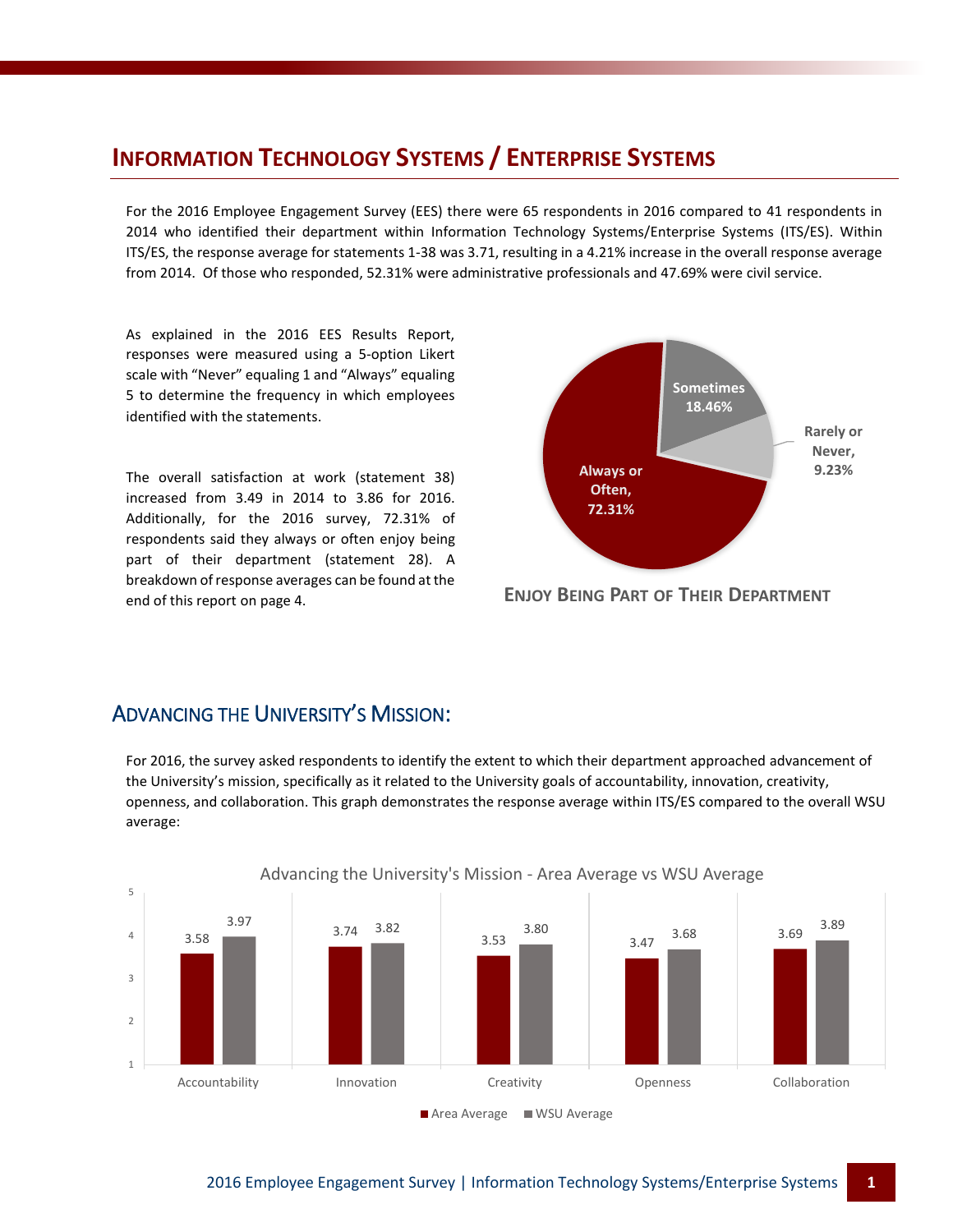#### HIGHEST 2016 AREA RESPONSE AVERAGE:

| <b>Statements</b>                                      | Area<br>Average<br>2014           | Area<br>Average<br>2016 | 2016<br><b>WSU</b><br>Average |
|--------------------------------------------------------|-----------------------------------|-------------------------|-------------------------------|
| My supervisor treats me with dignity and respect.**    | ۰                                 | 4.34                    | 4.29                          |
| I have positive interactions with my co-workers. **    | ۰                                 | 4.22                    | 4.19                          |
| I know what is expected of me at work.                 | 4.29                              | 4.20                    | 4.37                          |
| I have the technology I need to do my job efficiently. | 4.20                              | 4.14                    | 4.09                          |
|                                                        | *Updated for 2016; **New for 2016 |                         |                               |

# LOWEST 2016 AREA RESPONSE AVERAGE:

| <b>Statements</b>                                                            | Area<br>Average<br>2014 | <b>Area</b><br><b>Average</b><br>2016 | 2016<br><b>WSU</b><br>Average |
|------------------------------------------------------------------------------|-------------------------|---------------------------------------|-------------------------------|
| I receive clear information about changes being made within my college/area. | 2.71                    | 3.05                                  | 3.29                          |
| I know how my department measures success.                                   | 2.66                    | 3.06                                  | 3.41                          |
| I receive clear information about changes being made within WSU.             | 2.93                    | 3.09                                  | 3.33                          |
| *Updated for 2016; **New for 2016                                            |                         |                                       |                               |

## SIGNIFICANT AREA RESPONSE CHANGE:

| <b>Statements</b>                                                          | Area<br>Average<br>2014                              | Area<br>Average<br>2016 | <b>Change</b> |
|----------------------------------------------------------------------------|------------------------------------------------------|-------------------------|---------------|
| I receive clear information about changes being made within my department. | 2.76                                                 | 3.20                    | $+0.44$       |
| I know how my department measures success.                                 | 2.66                                                 | 3.06                    | $+0.40$       |
| Overall, I am satisfied at work.                                           | 3.49                                                 | 3.86                    | $+0.37$       |
| A spirit of cooperation and teamwork exists between my co-workers and me.  | 3.71                                                 | 4.08                    | $+0.37$       |
|                                                                            | $*$ llndated for $2016 \cdot$ $*$ $*$ New for $2016$ |                         |               |

*\*Updated for 2016 ; \*\*New for 2016*

#### UNIVERSITY RESOURCES:

Based on feedback, the 2016 survey added additional statements regarding workplace concerns and employee awareness of WSU resources, specifically those resources related to Workplace Violence, Bullying, State Ethics, Discrimination, Sexual Harassment and Sexual Misconduct. This graph demonstrates the percentage of employees who identified awareness of the following University policies within ITS/ES:

| <b>Policy Prohibiting Discrimination, Sexual Harassment, and Sexual Misconduct</b> |        | 96.92% |  |
|------------------------------------------------------------------------------------|--------|--------|--|
| Washington State University Ethics, Conflict of Interest, and Technology Transfer  |        | 84.62% |  |
| <b>Workplace Violence</b>                                                          |        | 83.08% |  |
| <b>Bullying Prevention and Reporting</b>                                           | 58.46% |        |  |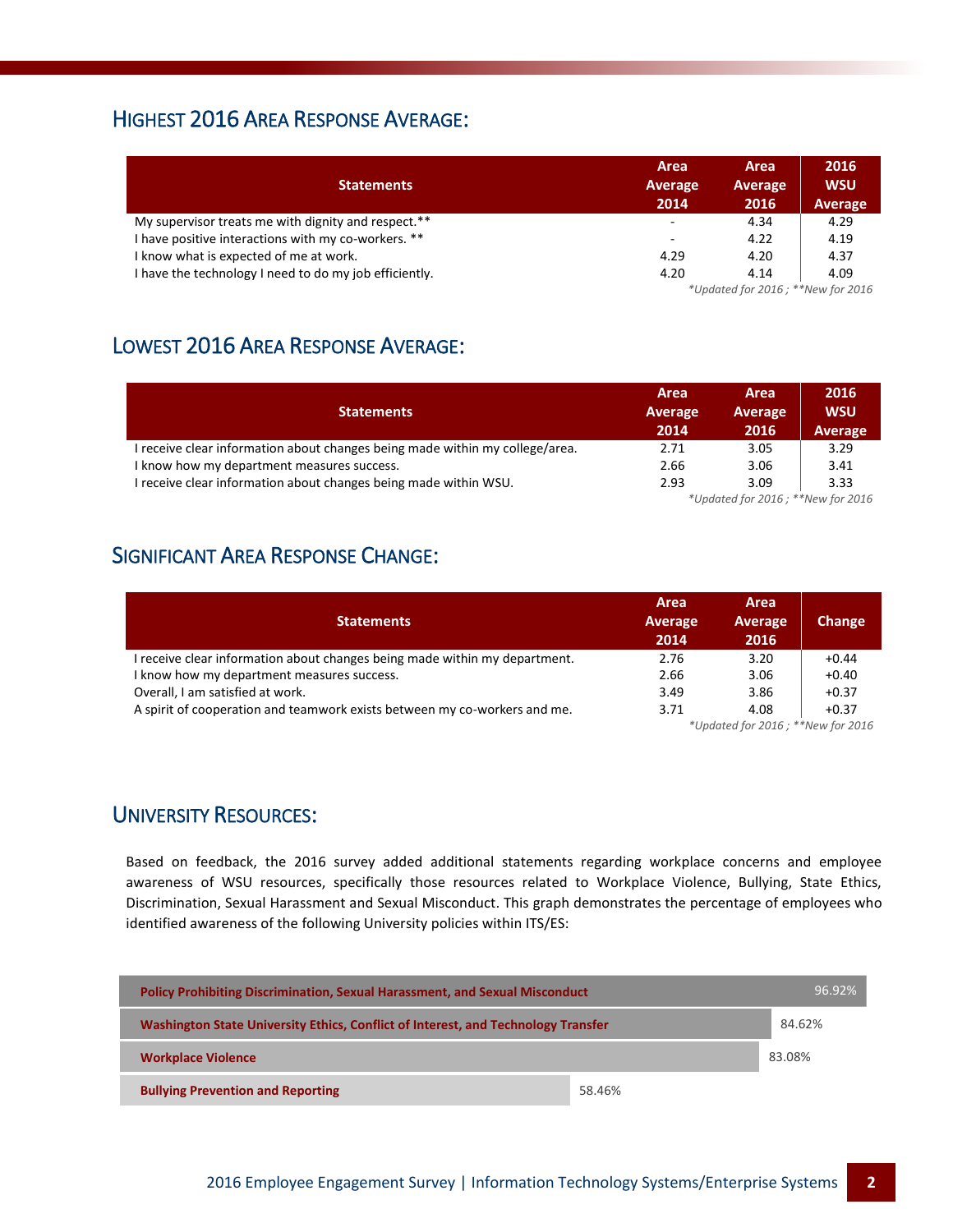#### EMPLOYEE FEEDBACK:

At the end of the survey, employees were given the opportunity to provide feedback regarding subjects not addressed in the survey. The following feedback, specifically related to employee perceptions of the workplace, was provided by respondents who identified themselves within ITS/ES:

- In the last year or so I have started to see improvement in change notification and an increase in our department morale
- Concerns with WSU not paying staff adequately enough to retain the best people
- Upper management is not willing to listen to people that work below them
- Inconsistency with how disparities and inequities between men and women in technology and those with disabilities are addressed in the workplace
- Problem with silos within IT at WSU. Better communication and team work between units needs to happen

## ACTION ITEMS:

In reviewing the lowest area response averages within ITS/ES, initiatives to improve employee engagement and perceptions of the workplace may include, but are not limited to:

- Improve communication regarding the WSU policy concerning bullying, prevention and reporting and provide employees with resources as appropriate
- Improve communication efforts regarding changes at the college or area level and at the university level
- Encourage communication with employees on how success is measured and provide on-going feedback on how to improve performance